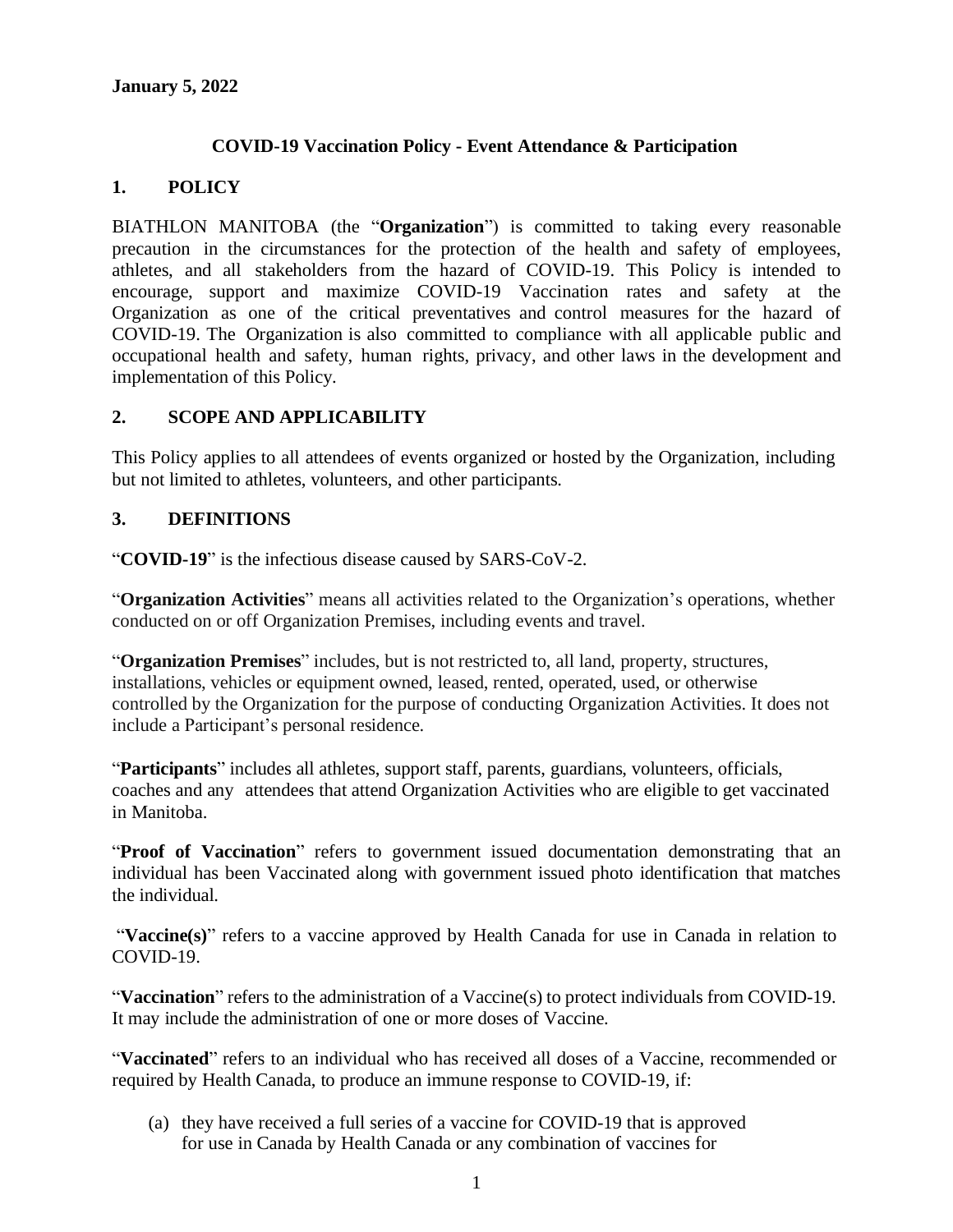## **January 5, 2022**

COVID-19 that have been approved for use in Canada by Health Canada and at least 14 days have passed since they received their last vaccine dose;

- (b) they have received one or two doses of a vaccine for COVID-19 that has not been approved for use in Canada by Health Canada and they have also received one dose of the Pfizer-BioNTech or Moderna vaccine for COVID-19 and at least 14 days have passed since they received their last vaccine dose; or
- (c) they have received three doses of a vaccine for COVID-19 that has not been approved for use in Canada by Health Canada and at least 14 days have passed since they received their last vaccine dose.

# **4. VACCINATION**

Health Canada, the federal and provincial governments, the Public Health Agency of Canada, regional public health authorities, the Canadian Medical Association have all endorsed voluntary COVID-19 Vaccination for all adults who may safely receive a Vaccine.

**The Organization requires that all Participants be Vaccinated at least 14-days prior to engaging in Organization Activities or entering the Organization Premises.** Participants must provide proof of Vaccination prior to entering the Organization Premises or participating in Organization Activities.

Participants who are not Vaccinated or do not provide adequate Proof of Vaccination may be barred from entry or use of Organization Premises and participation in Organization Activities.

# **5. CONTINUED APPLICATION OF HEALTH AND SAFETY MEASURES**

Nothing in this Policy relieves Participants, even those who are Vaccinated, from their obligation to comply with applicable health and safety measures required or recommended by the provincial public health authorities and related Organization policies in effect to reduce the spread of COVID-19.

Furthermore, when travelling to other countries or provinces, Participants are required to follow the laws, recommended guidelines and protocols issued by local government, while out of province. At minimum, when Participants are travelling to other provinces with the Organization, the Participants are required to comply with applicable health and safety measures required or recommended by provincial public health authorities and related Organization policies in effect to reduce the spread of COVID-19.

# **6. ACCOMMODATION**

### **a) Accommodation for Participants Who Cannot Be Vaccinated**

The Organization is committed to an environment free from discrimination and harassment in accordance with applicable human rights laws. However, pursuant to the **Order** of the Chief Provincial Public Health Officer, admission of unvaccinated individuals who are 12 years of age and older is restricted to persons who provide proof from the Government of Manitoba that there is a medical reason that the individual is unable to receive a vaccine for COVID-19. Biathlon Manitoba is not legally permitted to grant